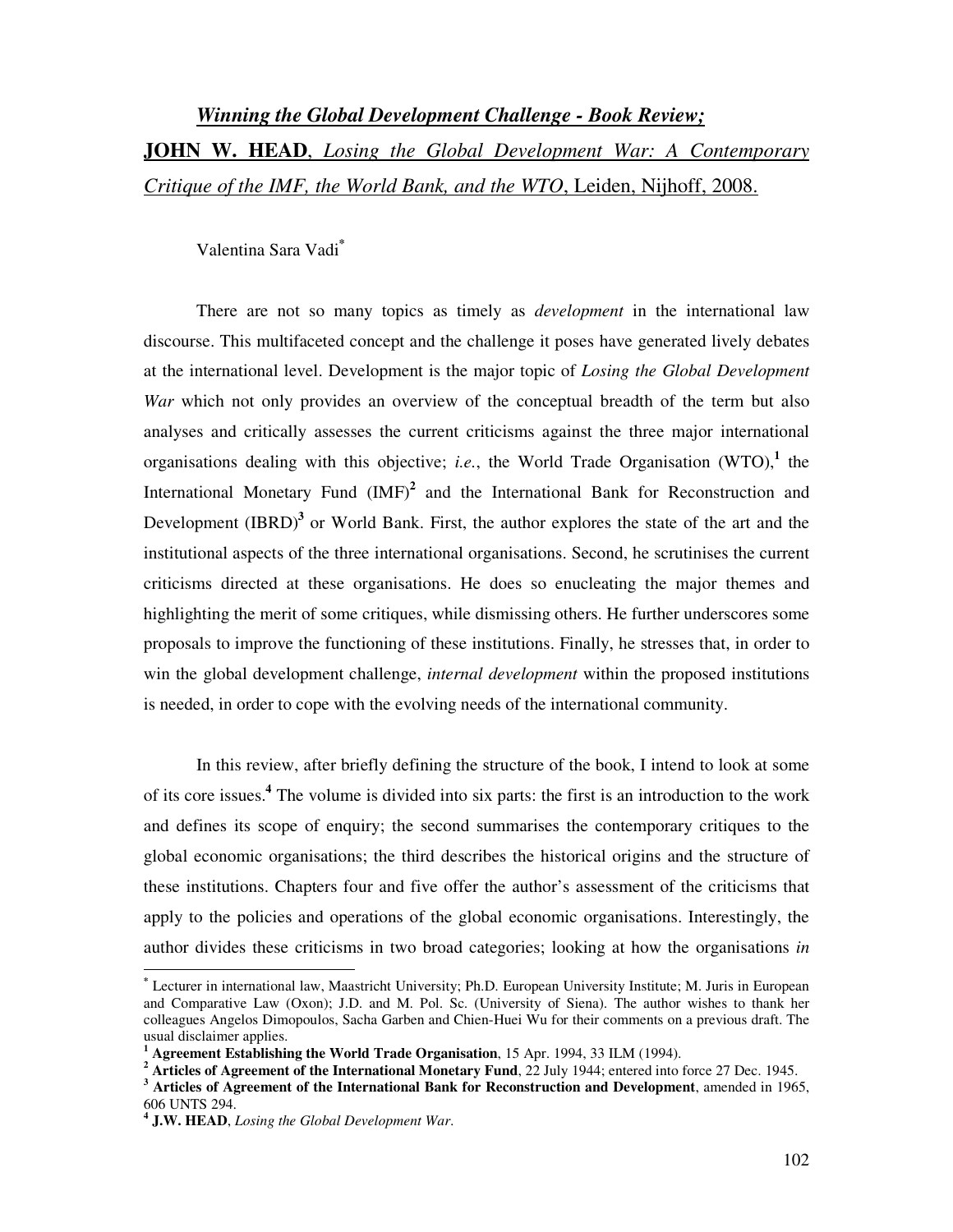*concreto* behave in relation to the populations of their member countries and then at how they *institutionally* behave in relation to their member states. Lastly, chapter six deals with the pivotal question whether the examined organisations should be reformed and, if so, what specific types of reforms should be undertaken. Three Appendixes suggesting bibliography and containing key documents for a better reading of the book respectively follow chapter two, chapter three and chapter six.

#### **I. The linkage between development and peace**

In a preliminary way, the author explores the linkage between development and peace, as he highlights that harmonious development is conducive to peace and growth. Indeed, this idea is at the heart of the Bretton Woods system,**<sup>5</sup>** which stemmed from the view that the economic policy mistakes made during the inter war period from 1920 to 1940 were a major cause of the economic crises that led to World War II. The Great Depression, the harsh reparations policy toward Germany and generalised protectionist policies had led to the myopic economic and political isolationism of states. Thus, after World War II, a consensus was reached by major international actors on the importance of establishing international economic institutions that would promote peaceful and co-operative relations among nations in economic and political matters, preventing these mistakes from happening again.<sup>6</sup> Professor Head highlights that the relative unitary ideology that emerged and grew after World War II is now under attack.<sup>7</sup> He identifies an *ideological* war<sup>8</sup> or a "growing global ideological fragmentation" vis-à-vis the challenges posed by global development and the ways to achieve it.**9**

The author also suggests that the war between the established system and its opponents is currently being lost by the former in three related respects. *First*, the international community is failing to expand and improve on the multilateralism of the past. The recent

<sup>&</sup>lt;sup>5</sup> The Bretton Woods conference was held in 1944 and determined the inception of the charters of the IMF and the IBRD. Although the GATT was not formed at the Bretton Woods Conference, the participants at the conference nevertheless contemplated the necessity of an international trade organisation or ITO, and it is generally held that IMF, IBRD and the GATT comprised the Bretton Woods System. As Professor Jackson highlights, "in some ways, the WTO, after many years, has become 'the missing leg' of the Bretton Woods 'stool'".

**See: J. JACKSON**, *The World Trading System*, 2002, p. 32.

**<sup>6</sup> UN Charter**, Articles 55 and 56.

**<sup>7</sup> J.W. HEAD**, *Losing the Global Development War*, p. xv.

**<sup>8</sup>** *Ibid.*, p. xii.

**<sup>9</sup>** *Ibid.*, p. xiii.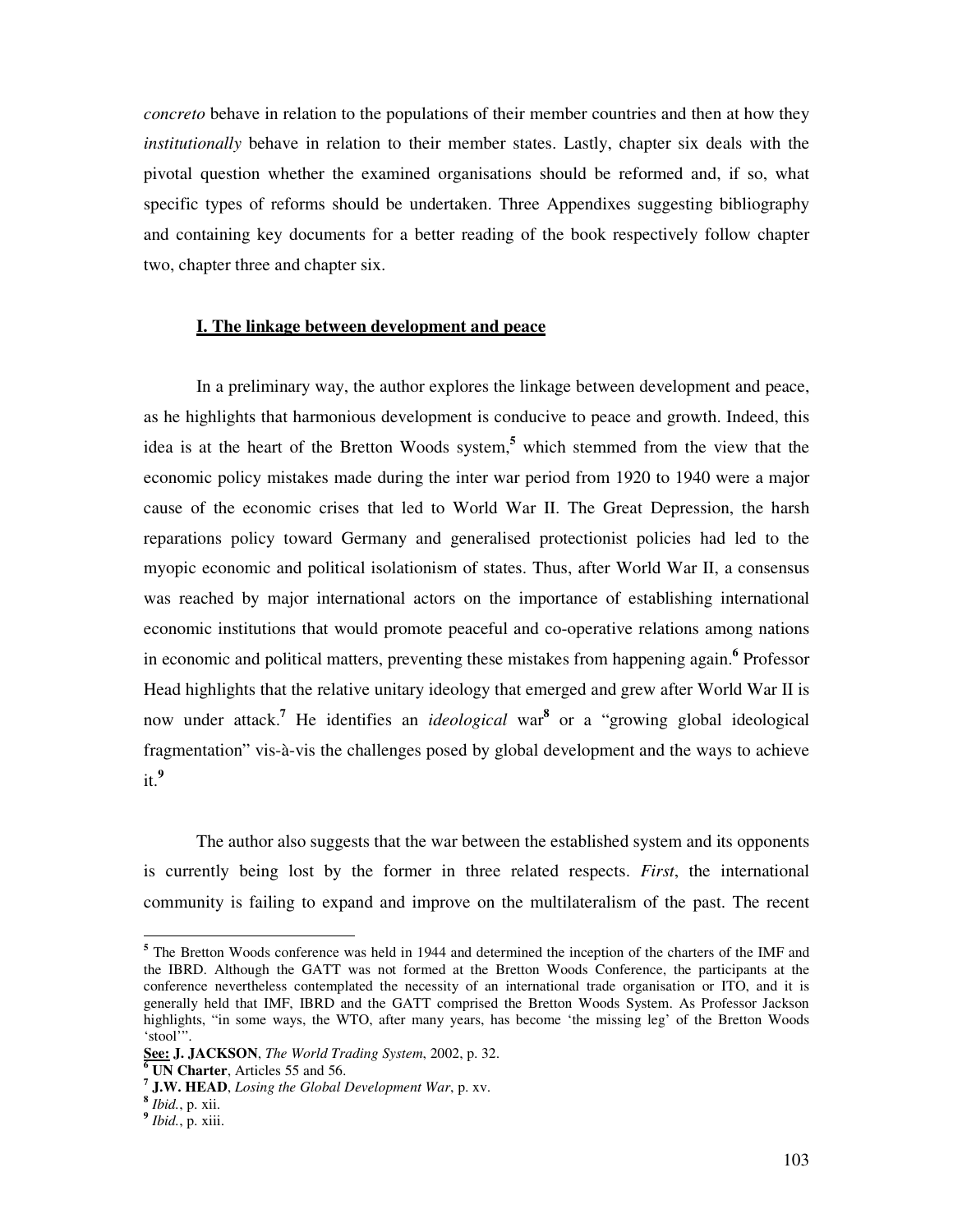deadlock of the Doha Round of trade negotiations reflects this lack of co-operation and motivation. *Second*, critics shed doubts on the global economic organisations claiming not only that the ideological foundation on which they rest is misconceived, but also that deep institutional failings require that those global economic organisations be abandoned. *Third*, "just as nature abhors a vacuum, likewise any drop in commitment to improving and expanding upon the multilateral ideology and institutions […] will naturally attract competitors".**<sup>10</sup>** The author identifies bilateralism and regionalism as such competitors.

As the author believes that the development war is now being lost, which is the reason of the awkward title of the book, his purpose is to offer views and recommendations to reverse this course of action in order to ultimately *win* the global development challenge; the reason of the wishful title of this review. After scrutinising the various and multi-faceted critiques to the global economic organisations in chapter II, he then offers a detailed analysis of the structure and functioning of these organisations. In so doing, he clarifies that while some criticisms of the global economic organisations "are simply base off because they rely on outdated information", others rely on "fundamental misunderstandings of what those organisations are". In this sense, clarifying the institutional structure and the operation of these organisations is fundamental to ultimately overcome unsubstantiated critiques.**<sup>11</sup>**

The ultimate purpose of the book is to "contribute firepower -in the form of information and persuasive explanations- to [the ideological] counterattack".**<sup>12</sup>** Such ideological counterattack would be based on "the need to forge a new consensus for multilateralism and particularly to encourage the adoption of an ideology of liberal, intelligent, participatory, multilateral and sustainable human development".**<sup>13</sup>** In the end, the author admits that this objective may be ultimately regarded as "an appeal to our better selves, our smarter selves to participate in the effort".**<sup>14</sup>**

**<sup>10</sup>** *Ibid.*, p. xvii.

**<sup>11</sup>** *Ibid.*, p. xvii.

**<sup>12</sup>** *Ibid.*, p. xv.

**<sup>13</sup>** *Ibid.*, p. xv.

**<sup>14</sup>** *Ibid.*, p. xv.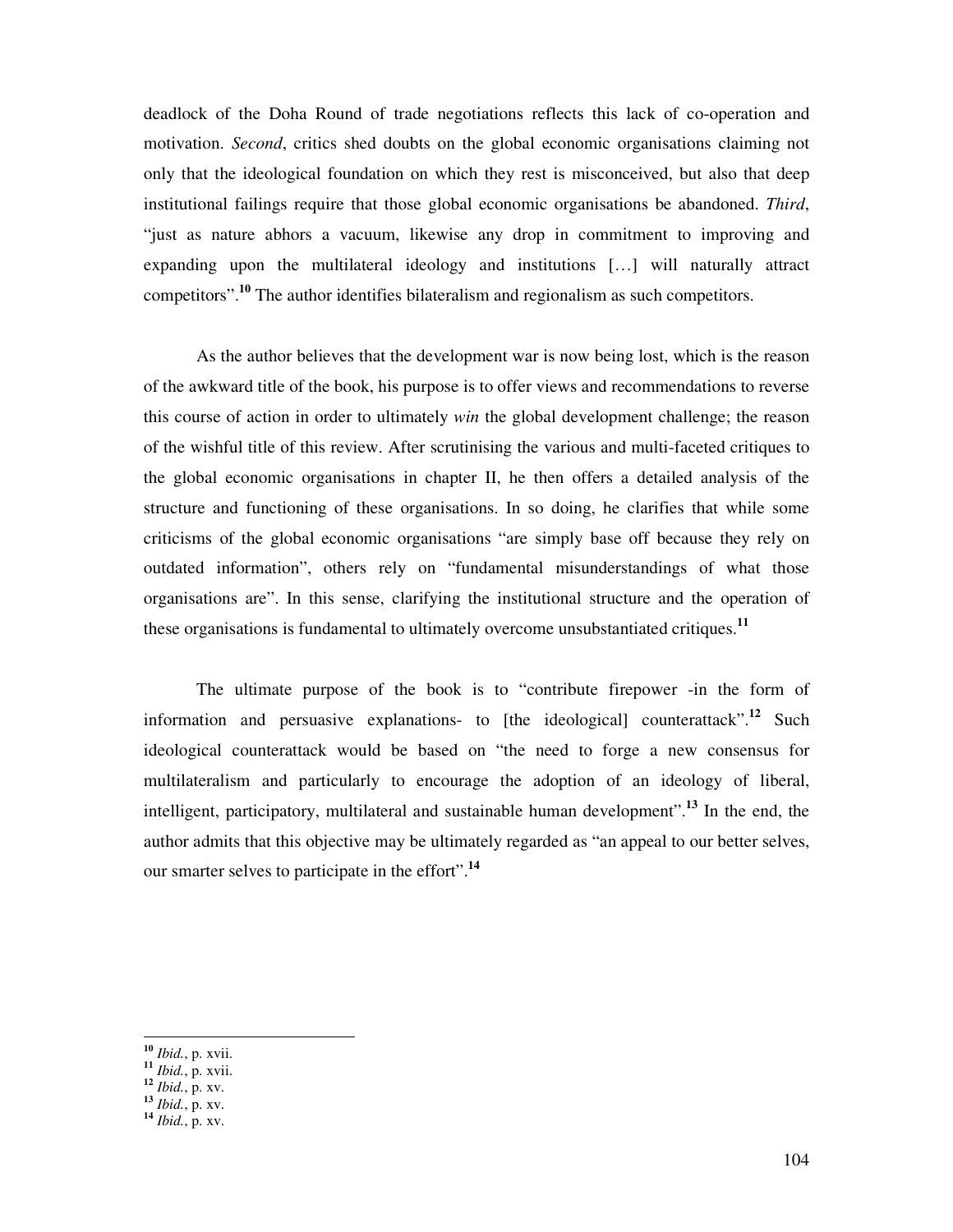#### **II. The global development war**

This section analyses and comments upon some of the key concepts of the book.

#### **A. On war**

One of the most interesting claims in the book is the comparison of the global development challenge to a *war*. Although the author clarifies that the term *war* is used in a manner that "falls outside its technical definition for purposes of international law",<sup>15</sup> and other authors have similarly used the same concept to refer to a 'war on terrorism', one may wonder whether using emphatic terms with regard to economic and social phenomena may lead to the perilous slippery slopes of misunderstandings. Even admitting that "the term war may be used in many ways"**<sup>16</sup>** and that -in a very broad sense- the development challenge may be seen as a war among different ideologies,**<sup>17</sup>** the use of the term war would need more precision and determinacy.

Still, there is some value in describing development as an ideological war. First, it amplifies the concept of challenge inherent in the contemporary development discourse and practice. Second, it opens a stimulating debate on the linkage between peace and development.**<sup>18</sup>** The author affirms that failure to reach development "has military repercussions in the sense that many countries suffering economic distress find themselves drawn to violence, including military violence".**<sup>19</sup>** The author also stresses that poverty might be considered one of the determinants of terrorism.**<sup>20</sup>** Whilst one may agree on the synergy between peace and development, the linkage between poverty and terrorism seems more controversial. Does poverty constitute the real rationale behind terrorist activities? If development was achieved, would the world be free of violence? These are open questions:

 $\overline{a}$ **<sup>15</sup>** *Ibid.*, p. 42.

**<sup>16</sup>** *Ibid.*, p. 42.

<sup>&</sup>lt;sup>17</sup> *Ibid.*, p. 28; claiming that "the global development war may be seen as a war over the developmental ideology that is to be adopted and followed in the coming years".

<sup>&</sup>lt;sup>18</sup> See, on the linkage between peace and trade: **B.H. MALKAWI**, "The WTO, Security and Peace: Are They Compatible, and If So, What Is the Framework?", *Journal of World Investment and Trade*, 2007, at p. 303; **J.H. JACKSON**, "Reflections on the Trade & Peace Relationship", in **T. BROUDE** *et al.*, *Trade as Guarantor of Peace, Liberty and Security? Studies in Transitional Legal Policy*, Washington D.C., American Society of International Law, 2006, pp 23-32.

**<sup>19</sup> J.W. HEAD**, *Losing the Global Development War*, p. 1.

**<sup>20</sup>** *Ibid.*, pp. 42-43.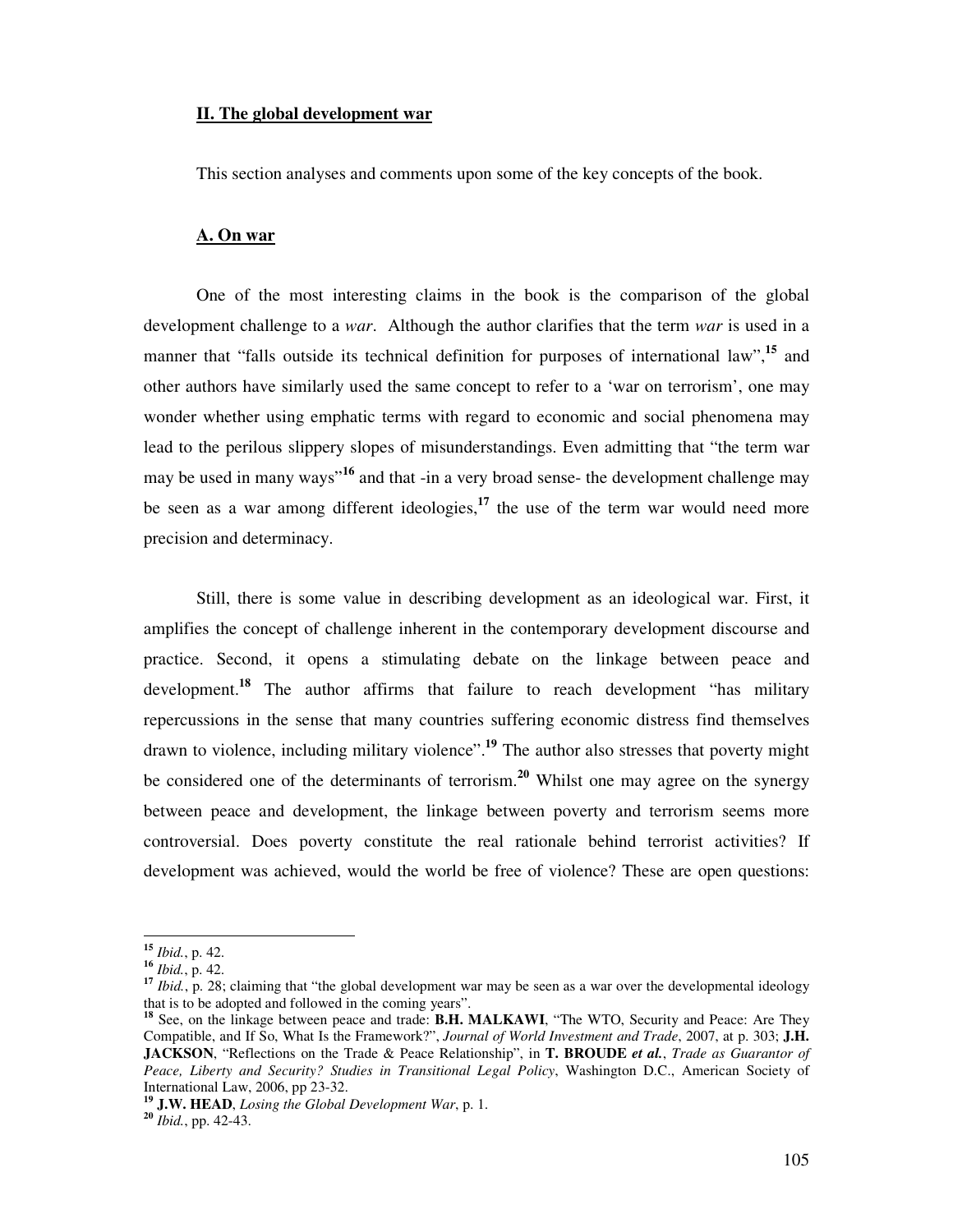this review will just point out that the linkage between development and peace would surely deserve further study by political scientists.

#### **B. On development**

The book dedicates just a few lines to the historical roots of the contemporary development debate.**<sup>21</sup>** Further, the problems and debates related to the New International Economic Order (NIEO)<sup>22</sup> and the Declaration on the Right to Development are only cursorily mentioned.<sup>23</sup> By contrast, an accurate analysis of the historical origins of the development discourse would have been important to properly understand the current debate about development as the contemporary critiques to the international economic organisations echo the above mentioned NIEO demands.

After the break up of colonial empires more than one hundred new independent countries emerged,**<sup>24</sup>** for whom development became the core concern.**<sup>25</sup>** In this context, the NIEO was a set of proposals put forward during the 1970s by developing countries to promote their interests by improving their terms of trade, increasing development assistance, developed-country tariff reductions, and other means. The NIEO was meant to be a revision of the international economic system due to its alleged inequalities. As Professor Petersmann highlighted, these demands "did not constitute a coherent system, but rather a list of sometimes inconsistent demands relating to development and to North-South relations without a consistent overall concept […]; alongside the traditional free trade aims can be found the demand for 'international co-operation for development' and 'promotion of international social justice' [Chapter I, m, n of the Charter]<sup>26</sup> for the purposes of establishing a 'just and

**<sup>21</sup>** *Ibid.*, p. 219.

<sup>&</sup>lt;sup>22</sup> The term was derived from a UN General Assembly Declaration and referred to a wide range of trade, financial, commodity, and debt-related issues. The bibliography is extensive.

**See: UN General Assembly**, *Resolution S-6/3201*, 1 May 1974, *Declaration for the Establishment of a New International Economic Order*, **UN Doc. A/RES/S-6/3201**; **J. BHAGWATI**, *The New International Economic Order: The North-South Debate*, Boston, MIT University Press, 1977.

**<sup>23</sup> UN General Assembly**, *Resolution 41/128*, 4 Dec. 1986, *Declaration on the Right to Development,* **UN Doc. A/RES/41/128**.

**<sup>24</sup> UN General Assembly**, *Resolution 1514 (XV)*, 14 Dec. 1960, *Declaration on the Granting of Independence to Colonial Countries and Peoples*.

**<sup>25</sup> L. SABOURIN**, "International Economic Development: Theories, Methods and Prospects", in **R. MACDONALD** *et al.*, *The International Law and Policy of Human Welfare*, Alphen aan der Rijn, Sijthoff & Noordhoff, 1978, pp. 399-424, at p. 399.

**<sup>26</sup> UN General Assembly**, *Resolution 3281 (xxix)*, 12 Dec. 1974, *Charter of Economic Rights and Duties of States*, UN GAOR, 29th session, Supp 31 (1974) 50.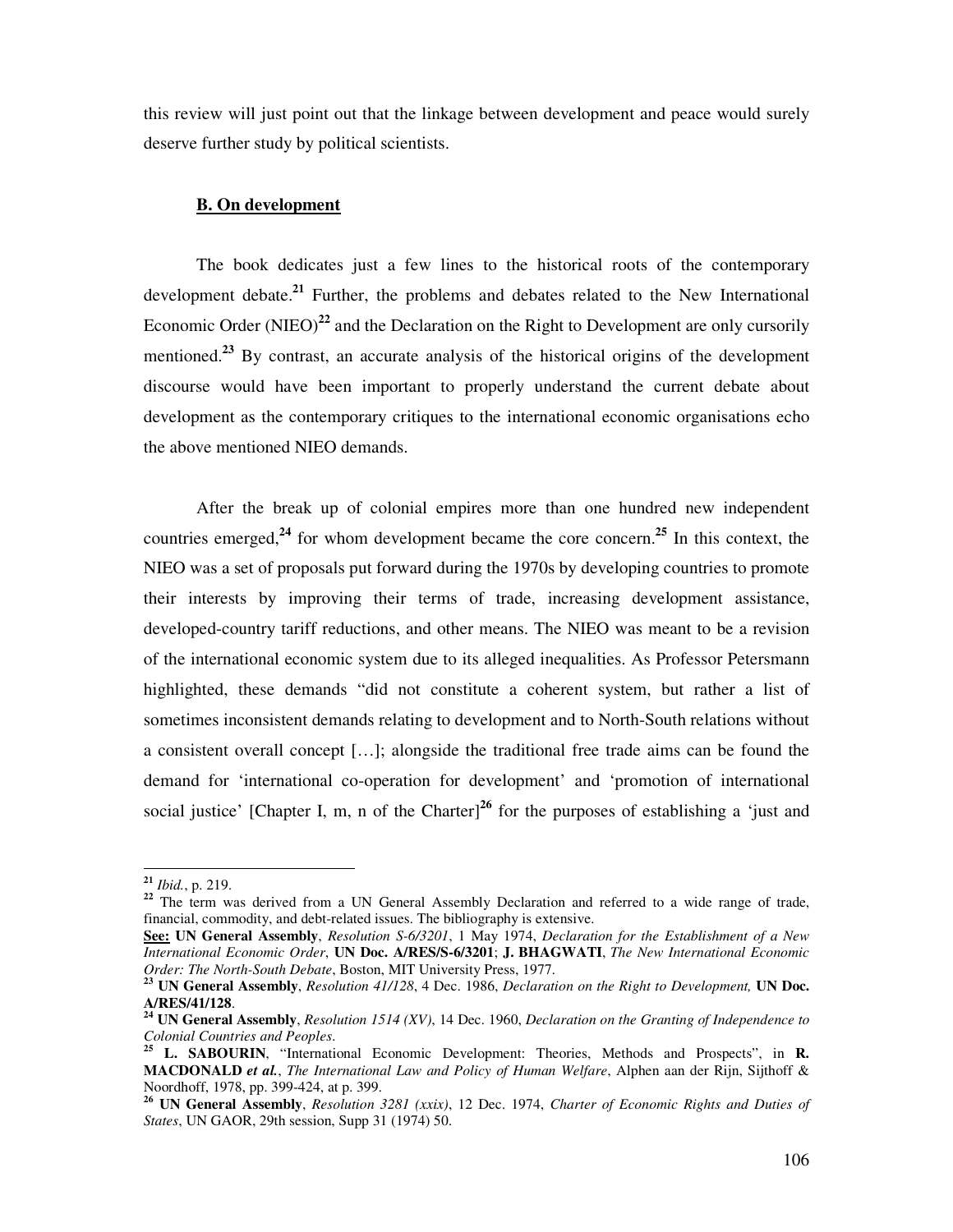equitable economic and social order' [Preamble of the Charter]".**<sup>27</sup>** As Professor Petersmann further highlighted, equity seemed to be "the fundamental principle which resolve[d] disputes between the simultaneous demand for economic independence for LDCs and organised solidarity".**<sup>28</sup>** The fact that the NIEO concept was not translated into a legally binding system, as OECD countries rejected it and majority GA resolutions generally have no binding character *per se* except in a few exceptional cases, has not meant that these attempts have not generated any effect. Indeed, preferential economic treatment has been gradually introduced in international economic law lexicon, *inter alia* through a series of WTO norms.**<sup>29</sup>** The International Development Association,**<sup>30</sup>** an affiliate of the World Bank, was established to address the economic problems of the developing countries.**<sup>31</sup>**

Professor Head rightly clarifies that "preferential economic treatment for LDCs does not rest on a purported right to development but instead has emerged exclusively from particular circumstances specially negotiated".**<sup>32</sup>** Therefore, the author defines the concept of development but carefully avoids direct reference and analysis of the Declaration on the Right to Development. Although the Declaration is not binding, it constitutes an interesting intellectual effort and would have provided an excellent starting point for definitional issues.**<sup>33</sup>**

# **C. Defining economic, sustainable and human development**

The term development presents a cluster of meanings. **<sup>34</sup>** Although the author appropriately defines these different meanings, he omits any reference to human rights instruments, which have much elaborated and 'developed' the concept. The author firstly explains the traditional concept of economic development. In a narrow sense, *economic development* refers to the building of physical infrastructures. In a broader sense economic development also encompasses the creation and strengthening of processes and institutions involved in the operation of the economic activity.

**<sup>27</sup> E. PETERSMANN**, "The New International Economic Order: Principles, Politics and International Law", in **R. MACDONALD** *et al.*, *The International Law and Policy of Human Welfare*, *o.c.*, pp. 449-470, at p. 460. **<sup>28</sup>** *Ibid.*

**<sup>29</sup> See**, for instance: **TRIPS Agreement**, Article 65.

<sup>&</sup>lt;sup>30</sup> The International Development Association (IDA) (439 UNTS 249) was established in 1960 to provide lowercost loans to poorer countries unable to afford the lending terms offered by the IBRC.

**<sup>31</sup> J.W. HEAD**, *Losing the Global Development War*, p. 13.

**<sup>32</sup>** *Ibid.*, p. 220.

**<sup>33</sup> See**, for instance: **A. SENGUPTA**, "On the Theory and Practice of the Right to Development", *Human Rights Quarterly*, 2002, at p. 204.

**<sup>34</sup> J.W. HEAD**, *Losing the Global Development War*, p. 14.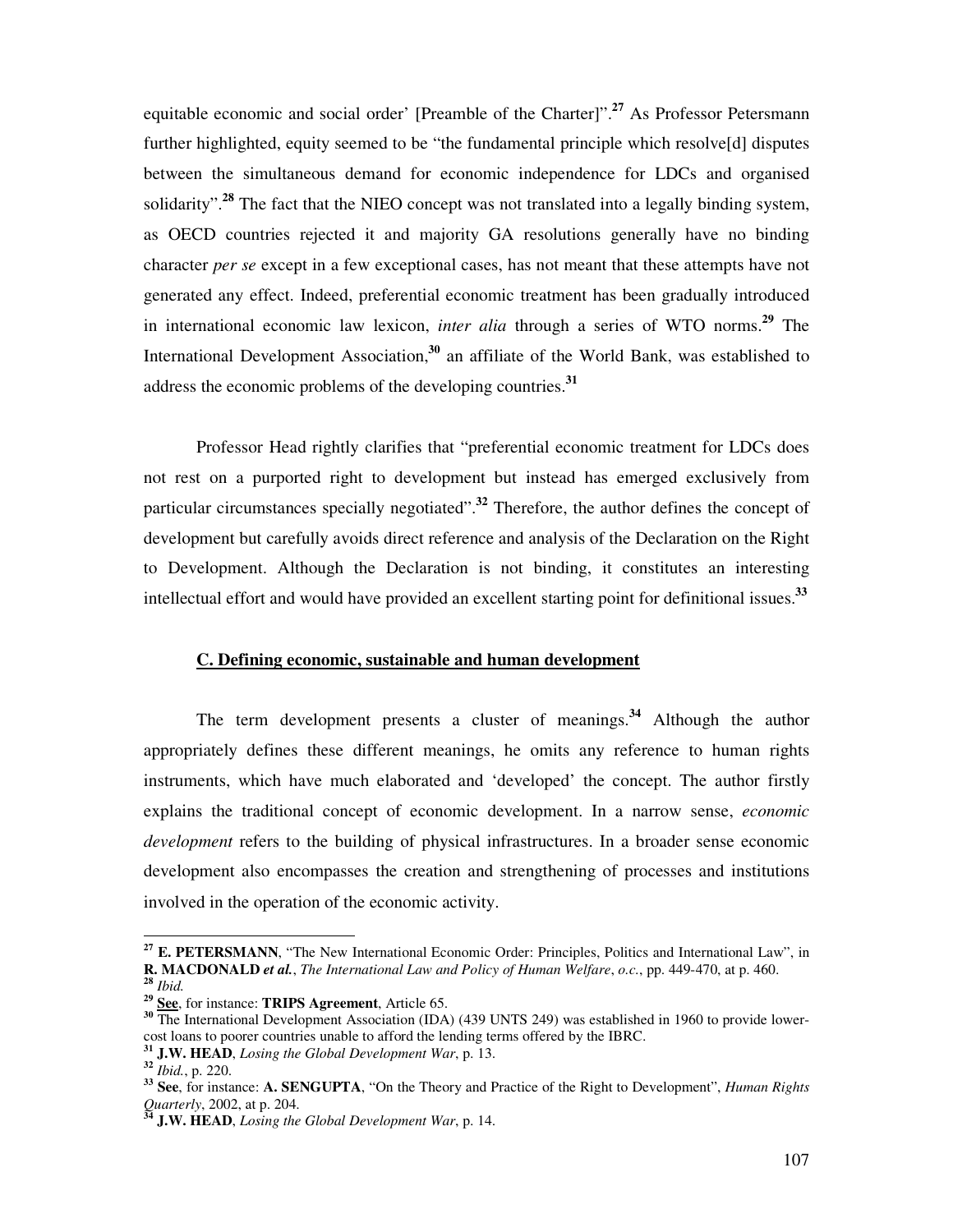Second, the author defines what may be called *human development*. Reference to the Declaration on the Right to Development would have provided some food for thought, as this instrument affirms that "the human person is the central subject of development and should be the active participant and beneficiary of the right to development".**<sup>35</sup>** Whatever the legal status or conceptual merit of the Declaration, in recent years, the definition of development has broadened to include not only economic elements, but also social elements. As the author highlights, "the more modern view holds that the overall aim of the development process is to serve the complete well-being of people, not just their economic well-being".**<sup>36</sup>** In other words, "development issues can and should be seen as inextricably linked to the well-being of the average person, whether in a rich country or in a poor country".**<sup>37</sup>** Head further explains that well-being is a broad concept which includes job, comfort, future, and protection from disease and violence.

Third, the meaning of *sustainable development* is explored. Sustainable development can be defined as a form of development that "meets the needs of the present without compromising the ability of future generations to meet their own needs".**<sup>38</sup>** In other words, sustainable is a pattern of resource use that aims to meet human needs while preserving the environment so that these needs can be met not only in the present, but also in the future. A sustainable approach to development is one that takes account of economic, social and environmental factors to produce projects and programs which will have results that are not dependent on finite resources. Importantly, Head highlights how "improvident development efforts are those that do not pay […] attention to environmental protection and resource conservation, including conservation of cultural resources such as language, sacred lands, and World Heritage Sites".**<sup>39</sup>** Although global economic actors have gradually placed emphasis on environmental protection, Head questions whether they have done enough in this regard.**<sup>40</sup>**

**<sup>35</sup>** *Declaration on the Right to Development*, Article 2.1.

**<sup>36</sup> J.W. HEAD**, *Losing the Global Development War*, p. 15.

**See also**, among the most prominent proponents of this view: Nobel laureate **AMARTYA SEN**, whose 1999 book *Development as Freedom* urges that development should be seen "as a process of expanding the real freedoms that people enjoy".

**<sup>37</sup>** *Ibid.*, p. 29.

**<sup>38</sup> UN General Assembly**, *Resolution* 42/187, 11 Dec. 1987, *Report of the World Commission on Environment and Development* (*Bruntland Report*), p. 43.

**<sup>39</sup> J.W. HEAD**, *Losing the Global Development War*, p. 28.

**<sup>40</sup>** *Ibid.*, p. 28.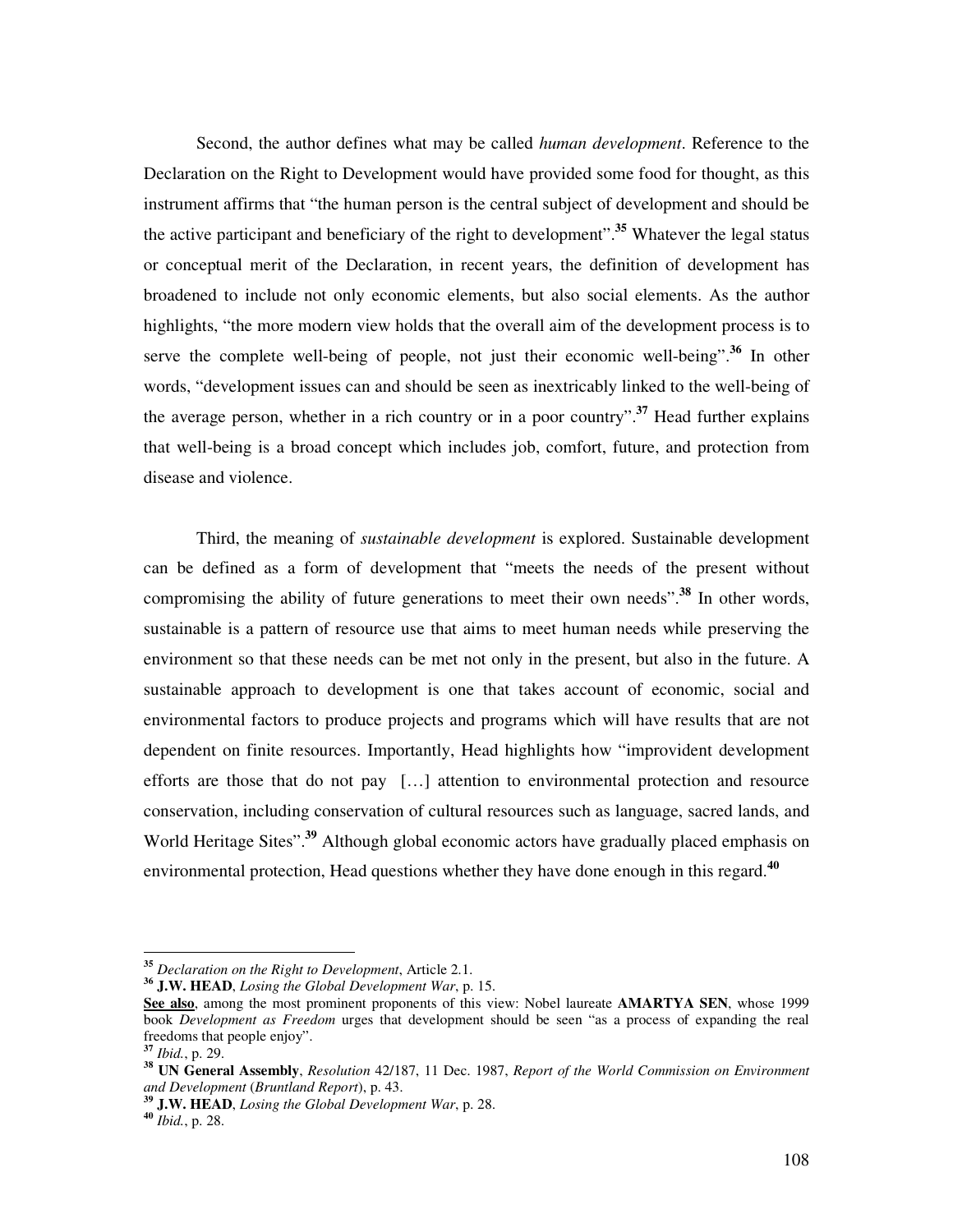#### **D. Multilateral, bilateral or regional?**

With regard to the ways to undertake development efforts, Head highlights that a crucial question deals with the relationship between multilateralism and regionalism, a vital issue in contemporary international economic law discourse.**<sup>41</sup>** From an historical perspective, in the aftermath of World War II, the preferred approach was multilateralism. In the area of trade policy, for instance, the General Agreement on Tariffs and Trade anticipated worldwide participation and so did the International Monetary Fund and the World Bank.

Nowadays, there seems to be a fragmentation of regimes at the international law level. Indeed, the recent flourishing of regionalism and bilateralism in international economic relations has raised questions about the quality of these relations and the compatibility of *nested institutions* with the existing multilateral system. The rapid growth of regionalism and bilateralism carries worrying implications for the international economic system in terms of stability, fairness and coherence. Still, bilateral investment treaties and bilateral free trade agreements have been actively pursued both by developing and developed countries. Head holds that "one way in which we are losing the global development war is by permitting ideological and institutional alternatives to gain influence and to displace the kind of multilateralism that emerged out of World War II".**<sup>42</sup>**

# **III. The 'cacophony' of criticisms attacking the global economic organisations**

Chapter Two identifies the 'cacophony' of criticisms that has been directed at the global economic organisations (GEOs). According to Head, among the causes of the world development war is the widespread discontent at the seeming inability of the GEOs to deal with the growing poverty that affects a sizeable portion of the world's population.<sup>43</sup> After examining the key criticisms levelled at the GEOs in a disaggregated way -that is, on an institution-by-institution basis-,**<sup>44</sup>** Head enucleates eight clusters of complaints to make them easier to study and evaluate. The first four criticisms relate to the policies and operations of

**<sup>41</sup>** *Ibid.*, p. 26; the literature on this topic is extensive.

**See**, for instance: **L. BARTELS & F. ORTINO**, *Regional Trade Agreements and the WTO Legal System*, Oxford, Oxford University Press, 2006; **S.-H. PARK**, "Regionalism, Open Regionalism and Article XXIV GATT: Conflicts and Harmony", in **F. SNYDER**, *Regional and Global Regulation of International Trade*, Oxford, Hart, 2002, pp. 263-284.

**<sup>42</sup> HEAD**, *Losing the Global Development War*, p. 315.

**<sup>43</sup>** *Ibid.*, p. 49.

**<sup>44</sup>** *Ibid.*, pp. 54-58.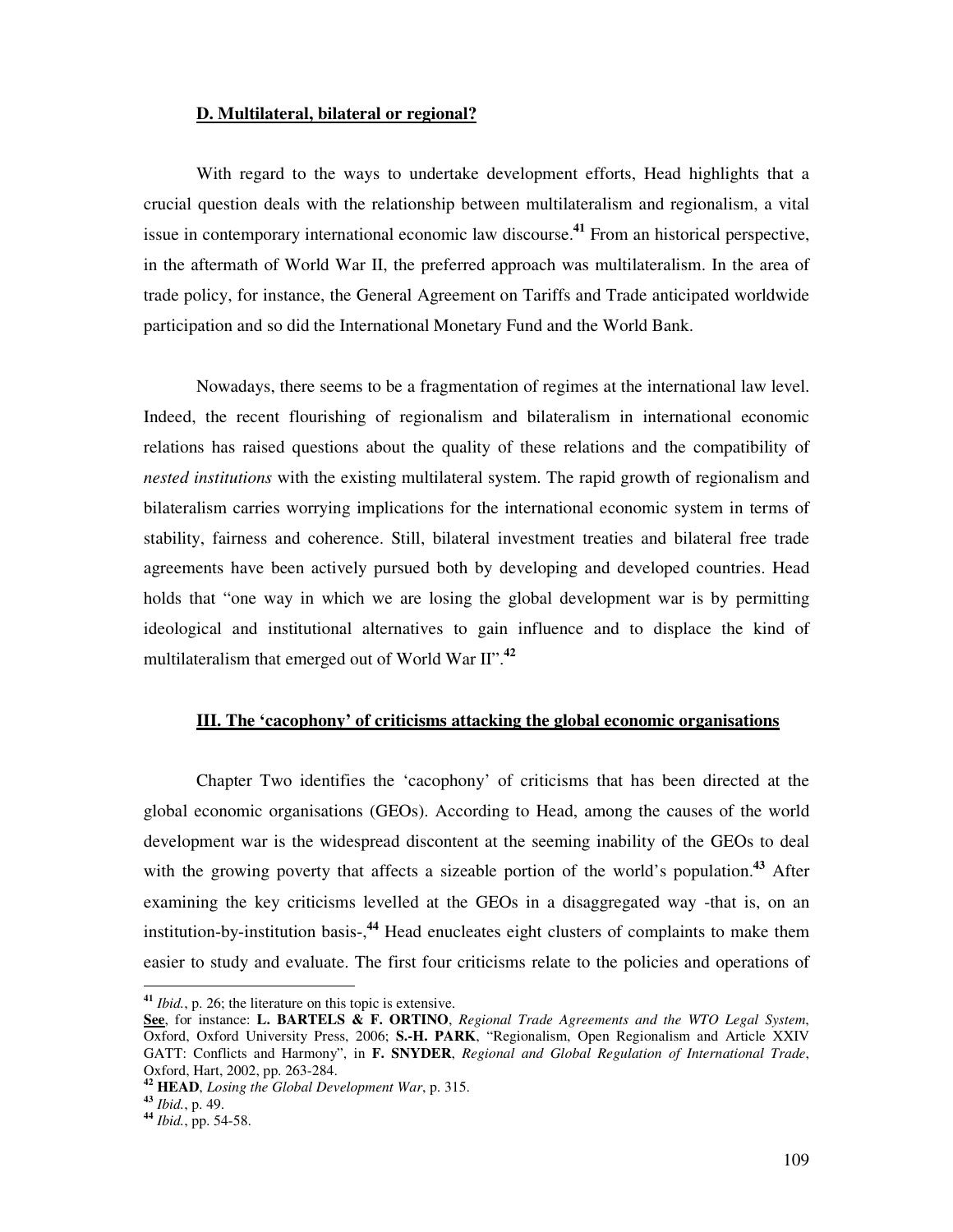the GEOs, and concern the *laissez-faire* policies of GEOs, and their effects on social justice, environmental protection and national sovereignty. The other four criticisms relate to the institutional aspects of these organisations such as secrecy, opaqueness, democratic deficit, mission creep and asymmetric imbalances. Interestingly, for each criticism, the appendix to chapter II offers an annotated bibliography, distilling a list of citations from a broad range of sources.

# **IV.** *Pars construens***: Addressing criticisms**

With chapter three, the *pars construens* of the book commences, offering a description and analysis of the international economic organisations and their functions. This descriptive part reviews the historical origins of the global economic organisations, and briefly describes their institutional and structural features. This description constitutes the premise for the counterattacks contained in chapter four and chapter five, completing the *pars construens*.

# **A. In search for a just international economic order**

Chapter four evaluates the first mentioned group of criticisms, in order to separate the valid critiques, the 'wheat', from the invalid ones, 'the chaff'. With regard to the *laissez-faire*  approach, or the liberal theory that constitutes the central assumption of the Bretton Woods system, the author firstly addresses this criticism with regard to the WTO. He underlines that a number of studies confirm that increased trade among nations brings economic gain which in turn can bring other benefits, including political benefits; *i.e.*, peace.**<sup>45</sup>** While he rejects the claim that free trade *per se* is a harmful ideology, he does not reject related claims concerning distributional and social injustice that may accompany free trade.**<sup>46</sup>** With regard to the IMF and the World Bank, the criticism to their liberal approach often concerns the policy prescriptions attached to their infusion of funds. Professor Head denies their intrinsic incorrectness.**<sup>47</sup>** While admitting that in some circumstances, the promoted privatisation in unsophisticated economies without an adequate institutional framework has led to negative outcomes, he highlights that "markets must be regulated, and it is the failure to install adequate regulation -on bank lending, on consumer safety, on corporate governance, *etc.*- that

**<sup>45</sup>** *Ibid.*, p. 170.

**<sup>46</sup>** *Ibid.*, p. 173.

**<sup>47</sup>** *Ibid.*, p. 183.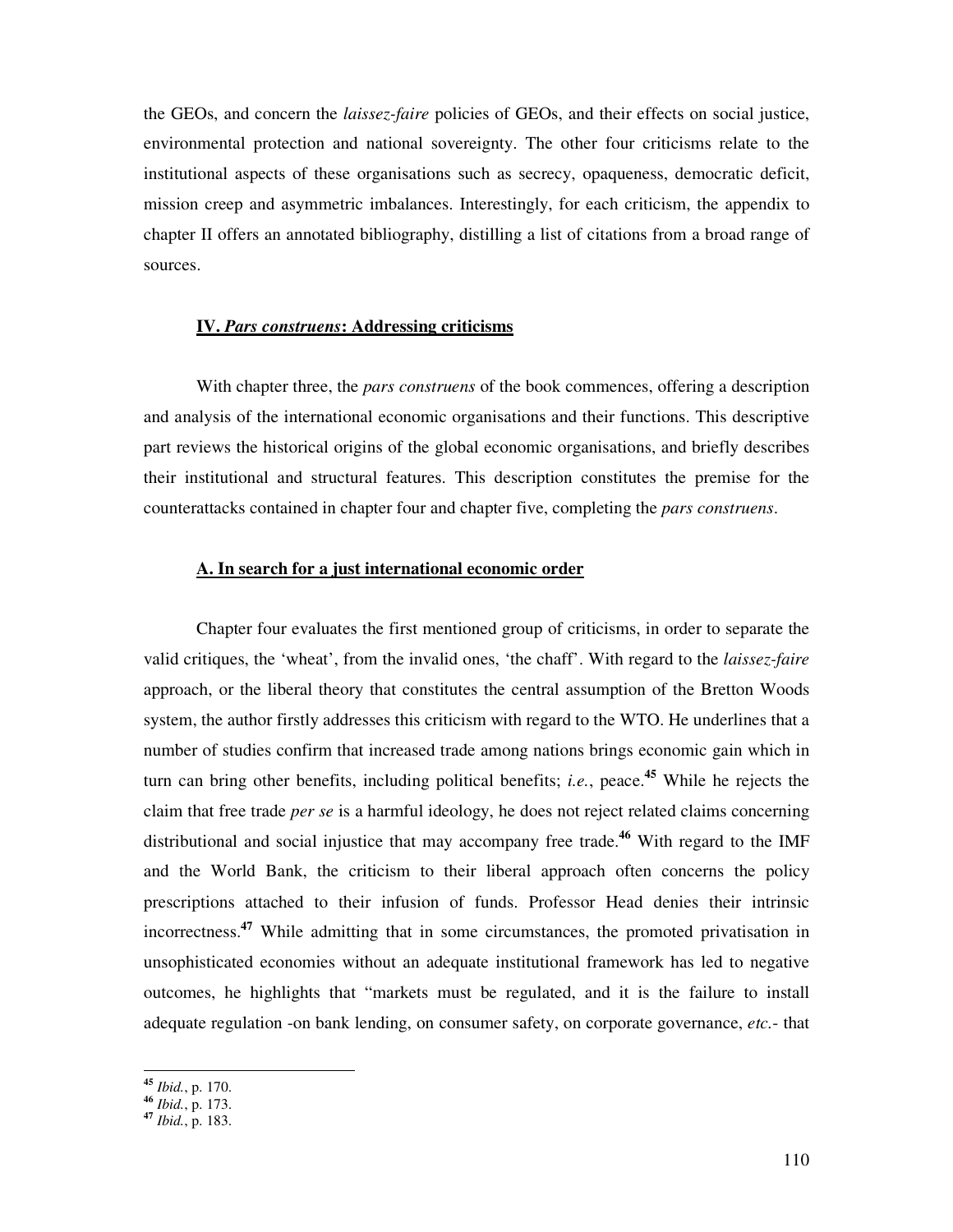have created havoc in some countries".<sup>48</sup> Thus, he underscores the importance of "careful" project appraisal and design", with regard to the use of environmental impact assessment and social impact assessment.**<sup>49</sup>**

With regard to the second and third criticisms concerning social justice and environmental protection that GEOs allegedly would undermine, firstly the author analyses these critiques starting from the WTO. In relation to the WTO, some authors argue that the aggregate economic benefits of free trade would not be fairly distributed either within a national system or among nations and that free trade would trigger a race to the bottom in national environmental regulations. In particular, the environmental race to the bottom criticism would include two aspects. First, businesses would relocate their operations to countries that have lax environmental regulation. Second, governments would compete with each other in an effort to attract business within their borders. After highlighting that the evidence is not univocal, Professor Head stresses that the response to the race to the bottom "should not be to abandon free trade generally, but should instead be to pay more attention to that specific element of the free trade regime […] by strengthening the application and enforcement of multilateral environmental regulations, especially those found in key environmental protection treaties".**<sup>50</sup>** The author further points out that the criticism that the IMF and the World Bank disregard the environmental effect of the projects at both the design and the implementation phase is outdated.**<sup>51</sup>** Although the author does not provide counter examples, these have been studied by other authors.**<sup>52</sup>**

With regard to the fourth criticism that GEOs would undermine national sovereignty, in particular with regard to social and environmental concerns, Professor Head firstly addresses this criticism with regard to the WTO and admits that it "holds water".**<sup>53</sup>** He maintains that "not only should more lee-way be provided to national governments to implement -without discrimination- environmental protections and human rights protection in a […] manner as they see fit; in addition, the relationship between GATT Rules and

**<sup>48</sup>** *Ibid.*, p. 185.

**<sup>49</sup>** *Ibid.*, p. 187.

**<sup>50</sup>** *Ibid.*, p. 212.

**<sup>51</sup>** *Ibid.*, p. 206.

**<sup>52</sup> V. VADI** "Fragmentation or Cohesion? Investment versus Cultural Protection Rules", *Journal of World Investment and Trade*, 2009, pp. 573-600.

**<sup>53</sup> J.W. HEAD**, *Losing the Global Development War*, p. 214.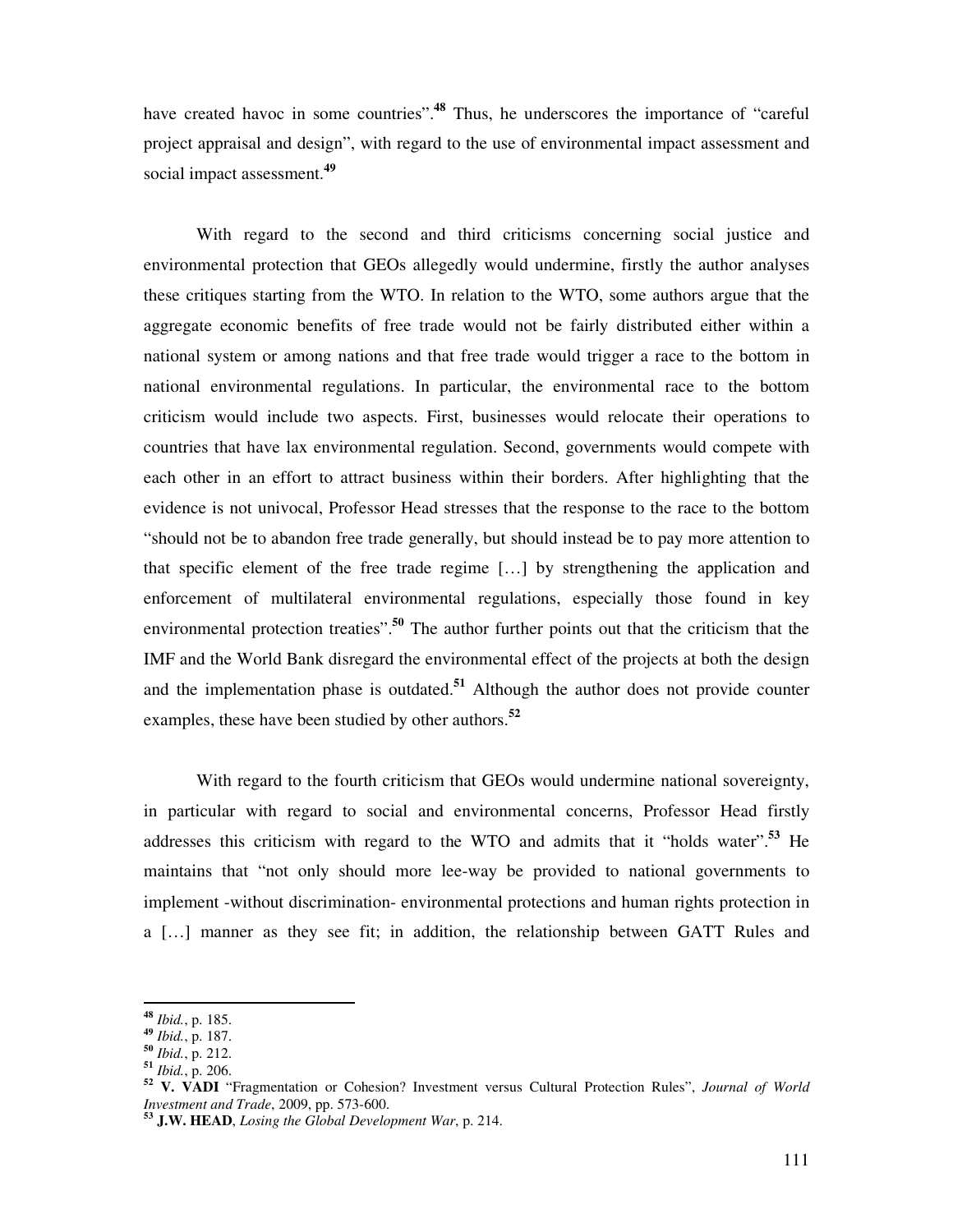environmental treaties and human rights treaties should be strengthened".**<sup>54</sup>** Further, he states that trade rules should not override all other rules but "the substantive protections and the procedural requirements set forth in multilateral environmental and labour treaties -and certain other human rights treaties- should […] take precedence over GATT substantive provisions and procedural requirements".**<sup>55</sup>** This is a very advanced and perhaps not immediately realisable position. The author admits that some countries have not ratified several environmental and human rights treaties<sup>56</sup> and others do not seem to support further advances either in human rights or in environmental protection.**<sup>57</sup>** However, he also stresses that, *de lege lata*, the WTO Charter itself mentions the objective of sustainable development and that the Ministerial Decision on Trade and Environment issued at the conclusion of the Uruguay Round noted that "there should not be any contradiction between upholding and safeguarding an open non-discriminatory and equitable multilateral trading system on the one hand and acting for the protection of the environment, and the promotion of sustainable development on the other".**<sup>58</sup>**

By contrast, Head dismisses the claim that the conditionality practices of the IMF and the multilateral development banks encroach on the sovereignty of their member countries. He does so on the basis of two related arguments: first, "as a practical matter, a country objecting to the content of such conditionality can avoid it by declining a loan, or even, in an extreme case, by dropping its membership in the IMF or the multilateral development bank at issue"; second, "international law contains no generally accepted 'right to development assistance' under which a country is legally entitled to receive financial assistance from an international financial institutions".**<sup>59</sup>** However, it is worth highlighting that in international relations selfisolation might not be a realistic option. As the role of the IMF and multilateral development banks on social justice is crucial, this linkage would surely deserve further enquiry.

**<sup>54</sup>** *Ibid.*, p. 216.

**<sup>55</sup>** *Ibid.*

**<sup>56</sup>** Head holds that "the USA should embark […] on a new era of multilateralism that would bear fruit not only in the area of international economic affaire but also in many other areas, including human rights and environmental protection".

**See:** *Ibid.*, p. 321.

**<sup>57</sup>** *Ibid.*, p. 217.

**<sup>58</sup>** *Ibid.*, pp. 217-218.

**<sup>59</sup>** *Ibid.*, p. 225.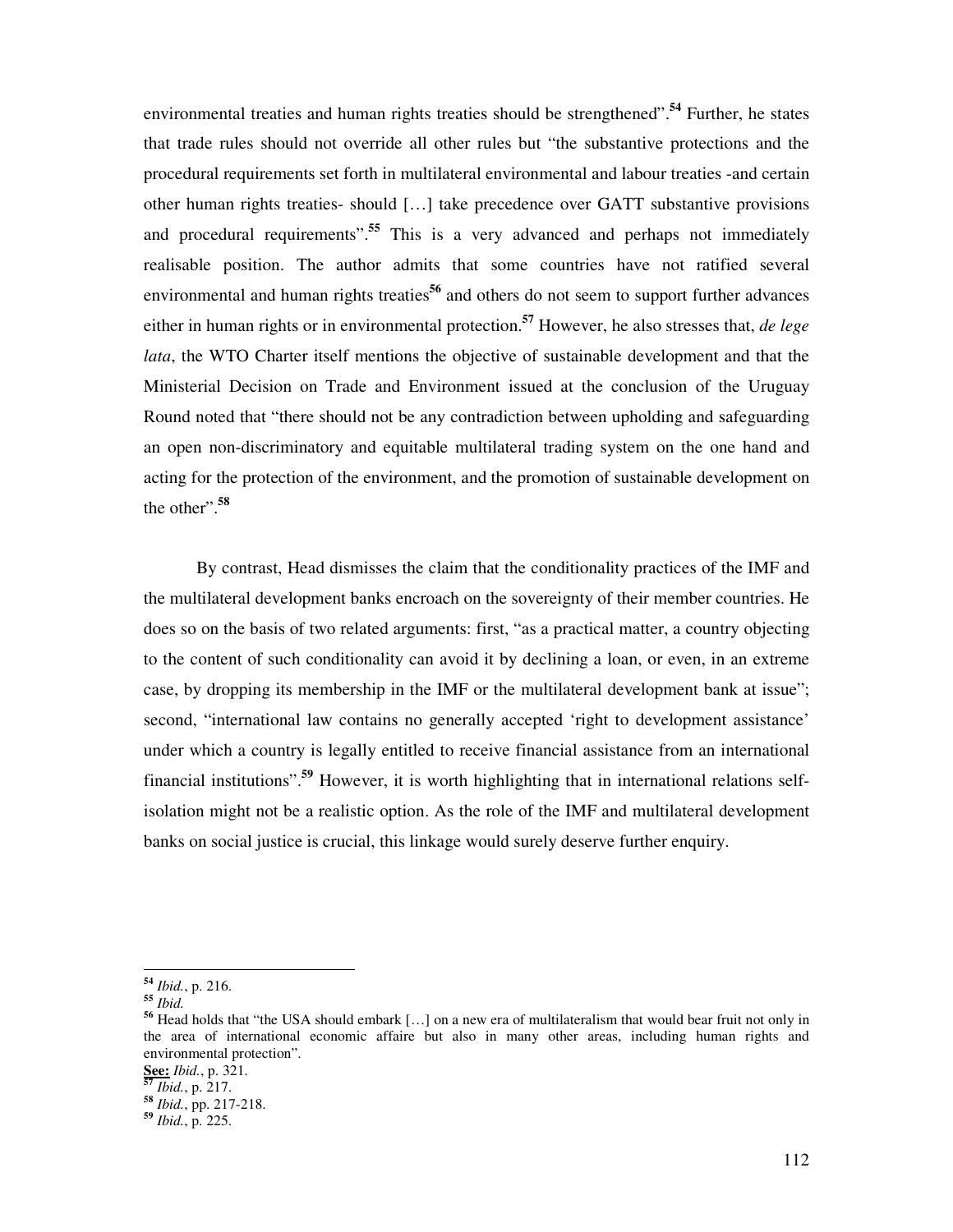# **B. The critiques on the procedural aspects of the international economic organisations**

Chapter five evaluates the last four of the eight clusters of criticisms directed at the GEOs, concerning institutional and governance issues. With regard to the secrecy and opaqueness complaint, the author notes that "there is momentum towards transparency"**<sup>60</sup>** and that the WTO has followed in the footsteps of other GEOs that in the past few years have adopted a transparency or disclosure policy. With regard to the democracy deficit complaint, the author endorses many aspects of the criticism, admitting that too little has been done to address forms of unaccountability that arise from weighted voting system in the IMF,**<sup>61</sup>** but he rejects the same complaint as levelled at the WTO, because of its one-state-one-vote structure. With regard to the mission creep complaint, according to which the international economic organisations would have overstepped their authority and their competence, this claim is correctly rejected: the broad provisions of their charters allow these organisations to increasingly focus on elements of environmental protection and social justice.**<sup>62</sup>**

# **C. The proposed reforms**

Chapter five proposes some reforms that would help respond to and overcome the well-founded criticisms enucleated in the previous chapters. While the author holds that "the GEOs have, in general, struck the balance well between (1) charter fidelity and (2) pressure to progress", he also reckons that GEOs need to be modified to reflect the dramatically new era of international economic relations.**<sup>63</sup>** In a preliminary way, the author focuses on structural and institutional matters. In particular, he proposes that five institutional principles be formally adopted by GEOs: (1) transparency, (2) participation, (3) legality, (4) competence, and (5) accountability.**<sup>64</sup>**

At the substantive level, the author stresses the need to strengthen the linkage between international economic law and environmental and human rights protection, in order to ensure that the former does not sabotage the latter. In particular, he focuses on the substantive norms

**<sup>60</sup>** *Ibid.*, p. 232.

**<sup>61</sup>** *Ibid.*, p. 270.

**<sup>62</sup>** *Ibid.*, p. 270.

**<sup>63</sup>** *Ibid.*, p. 314.

**<sup>64</sup>** *Ibid.*, pp. 276-285.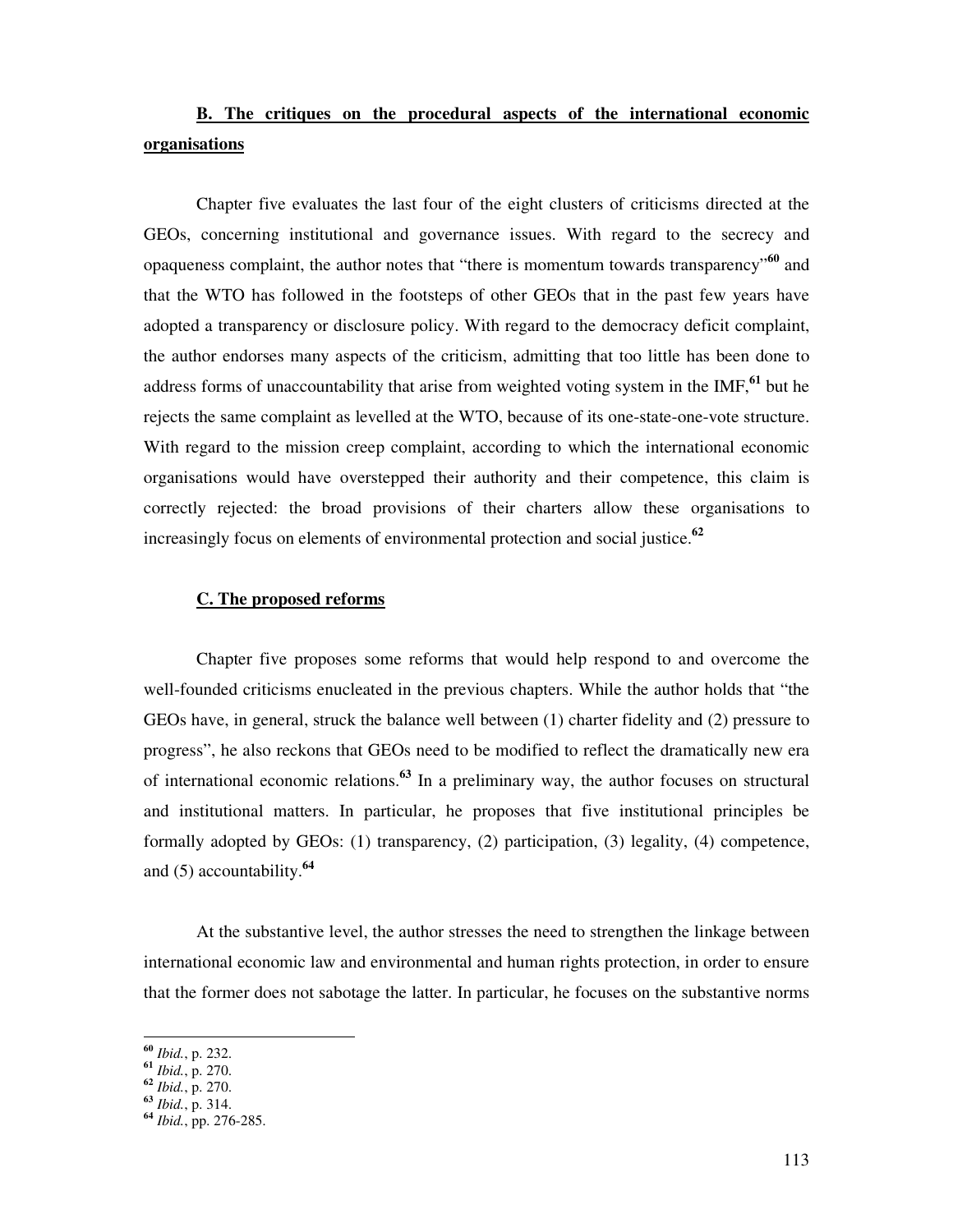and standards that GEO member countries should undertake.**<sup>65</sup>** According to Head's proposal, a new type of membership requirement for countries to participate in the WTO or the IBRD should be added, namely a requirement that member countries accept certain key provisions of fundamental treaties.**<sup>66</sup>** To this end, these institutions charters should be amended to incorporate by reference those treaty provisions.**<sup>67</sup>** The author adds that "incorporating by reference […] certain other treaty provisions would not only bear on the eligibility of a country to become a member, it would also impose a continuing requirement on each member to adhere to those treaties in order to remain a member".**<sup>68</sup>** A similar recommendation is issued with regard to the WTO that should be changed to "eliminate the trade bias",**<sup>69</sup>** and incorporate certain trade-related issues into its culture.**<sup>70</sup>**

#### **V. Concluding remarks**

The book under review dissects the current criticisms against the global economic institutions and critically assesses the same institutions through the lens of sustainable development. If one accepts the instrumentalist perspective, which deems the point of legal institutions to use the law to achieve given goals, development may indeed be considered the goal of international economic law. In this context, analysing the structure and the functioning of the IMF, the WTO and the IBRD organisations under the lens of sustainable development is not only appropriate but timely as ever. The text highlights the central issues in the global development challenge.

The entire subject is presented in a consistently though-provoking way. The clear and concise method of exposition makes the book a suitable resource for students and "intelligent

**<sup>65</sup>** *Ibid.*, pp. 285-288 and 307-309.

**<sup>66</sup>** The listed treaties that, according to Head, should be incorporated in the GEOs charters, are: the Convention on International Trade in Endangered Species of Wild Fauna and Flora (CITES), the Vienna Convention for the Protection of the Ozone Layer; the Basle Convention on the Control of Transboundary Movements of Hazardous Wastes and Their Disposal; the Convention on Biological Diversity; the Climate Change Convention and its Kyoto Protocol; the International Covenant on Civil and Political Rights; the International Convention on the Elimination of All Forms of Racial Discrimination; the Convention on the Elimination of All Forms of Discrimination Against Women; the Convention on the Rights of the Child; the OECD Convention against bribery [p. 287]. The OECD Guidelines for Multinational Enterprises are also mentioned. A notable *lacuna* is the lack of any reference to the International Covenant on Economic, Social and Cultural Rights.

**<sup>67</sup> J.W. HEAD**, *Losing the Global Development War*, p. 285.

**<sup>68</sup>** *Ibid.*, p. 286.

**<sup>69</sup>** *Ibid.*, p. 307; citing **A. GUZMAN**, "Global Governance and the WTO", *Harvard International Law Journal*, 2004, at pp. 337-338.

**<sup>70</sup>** *Ibid.*, p. 308; citing **C. THOMAS**, "Trade Related Labour and Environment Agreement?", *Journal of International Economic Law*, 2002, at p. 791.